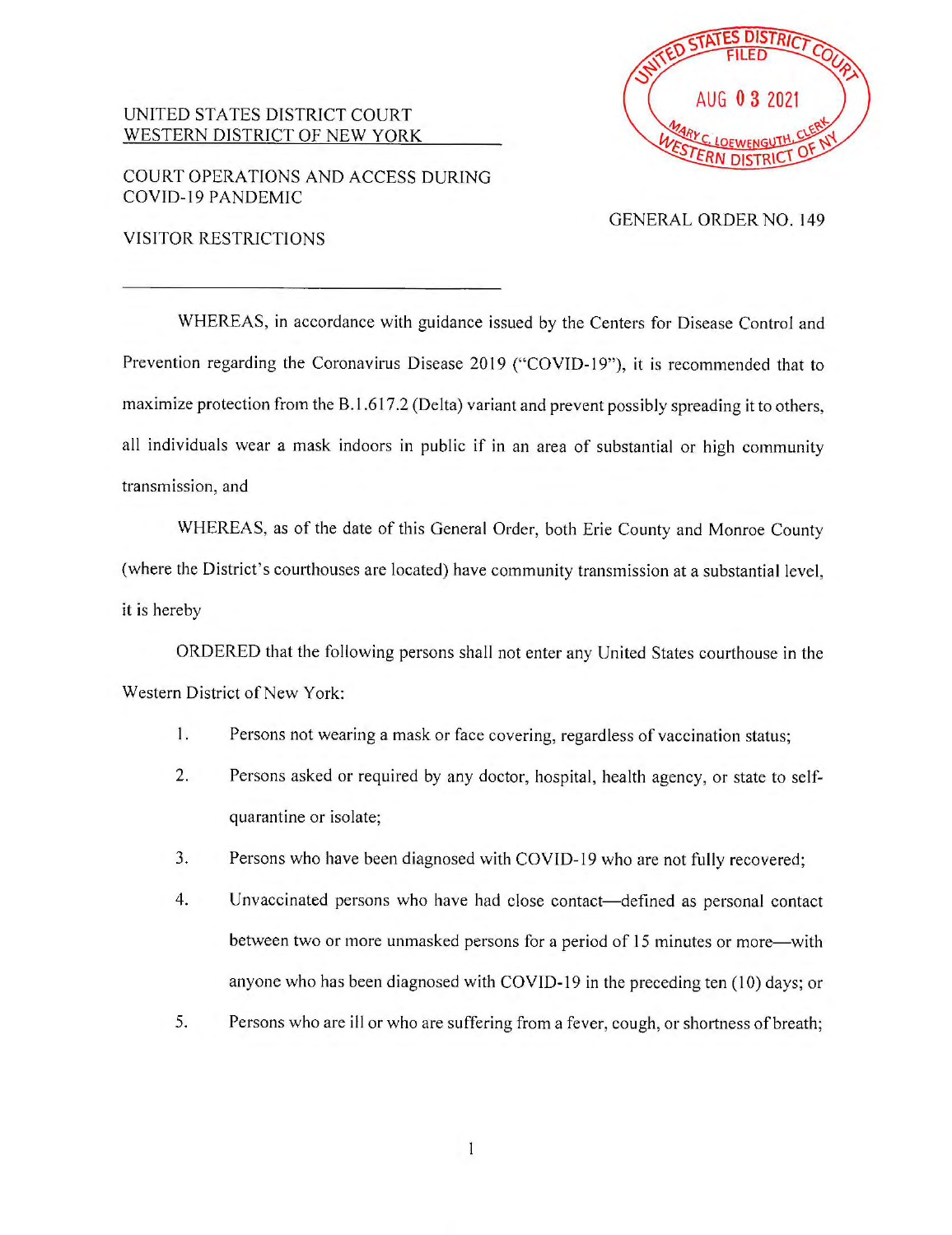IT IS FURTHER ORDERED that court security staff or the United States Marshals Service shall inquire of all persons seeking entry to any courthouse whether they meet any of the above criteria for restricting visitors, and if so, deny their entry;

IT IS FURTHER ORDERED that all visitors entering any courthouse must submit to a temperature scan to detect a fever and court security staff or the United States Marshals Service may deny entry to any person who registers a fever or who refuses to submit to such temperature scan;

IT IS FURTHER ORDERED that court security staff or the United States Marshals Service may also deny entry to any courthouse to any person considered a risk of carrying COVID-19;

IT IS FURTHER ORDERED that all individuals, regardless of vaccination status, including employees, vendors, contractors, litigants, attorneys, and other members of the public, shall be required to wear a mask/face covering when in common areas of any courthouse. Masks/face coverings shall cover the nose and mouth and fit snugly against the sides without gaps. While medical masks and N-95 respirators meet these requirements, bandanas and "gators" do not;

IT IS FURTHER ORDERED that signs will be posted at the entrance of each courthouse notifying all individuals of the requirement for individuals to wear masks/face coverings while in common areas of the courthouse;

IT IS FURTHER ORDERED that policies regarding masks/face coverings and social distancing in a courtroom, jury room, or chambers area shall be determined by the presiding judicial officer, provided, however, that all individuals shall continue to wear appropriate masks/face coverings and social distance in all common areas of the courthouse;

IT IS FURTHER ORDERED that policies regarding masks/face coverings and social distancing within the internal space of an agency or court unit shall be determined by the agency or court unit occupying that space;

2